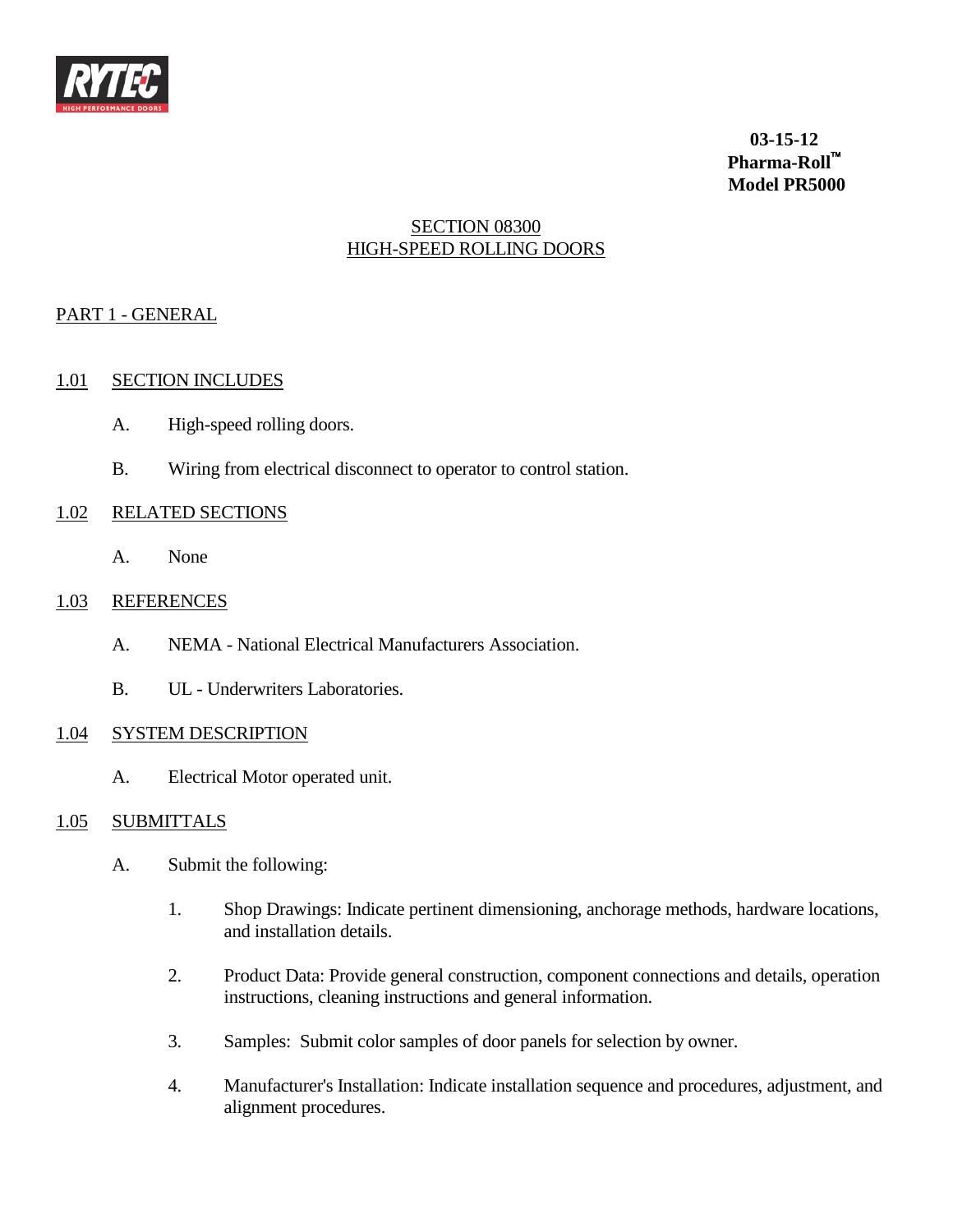

### 1.06 MAINTENANCE DATA

A. Scheduled maintenance program available to include lubrication requirements and frequency, periodic adjustments required, scheduled maintenance suggested, manufacturer data sheets, and equipment inter-connection diagrams.

#### 1.07 REGULATORY REQUIREMENTS

- A. Electrical components UL listed.
- B. Electrical enclosure NEMA approved.

#### 1.08 QUALITY ASSURANCE

A. Furnish high-speed rolling doors and all components and accessories by one manufacturer.

#### 1.09 FIELD MEASUREMENTS

A. Verify field measurements are as indicated on shop drawings.

#### 1.10 COORDINATION

A. Coordinate the work with installation of electric power and locations and sizes of conduit.

#### 1.11 WARRANTY

A. One year parts, one-year labor.

### PART 2 - PRODUCTS

### 2.01 PRODUCTS

- A. Rytec Corporation model PR5000.
- B. No substitutions permitted.

### 2.02 MATERIALS

A. Door Panel: 2mm thick, 71 oz, 2-ply Rilon panel sections connected by up to two integral extruded panel connecting ribs. Rilon to be multi-layered, woven, dimensionally stable, puncture resistant, polymer impregnated monofilament polyester fabric. Door panel to have modular design to allow easy panel section replacement. Material to be laterally stiff, but vertically flexible. Panel material which is flexible both vertically and laterally will not be accepted.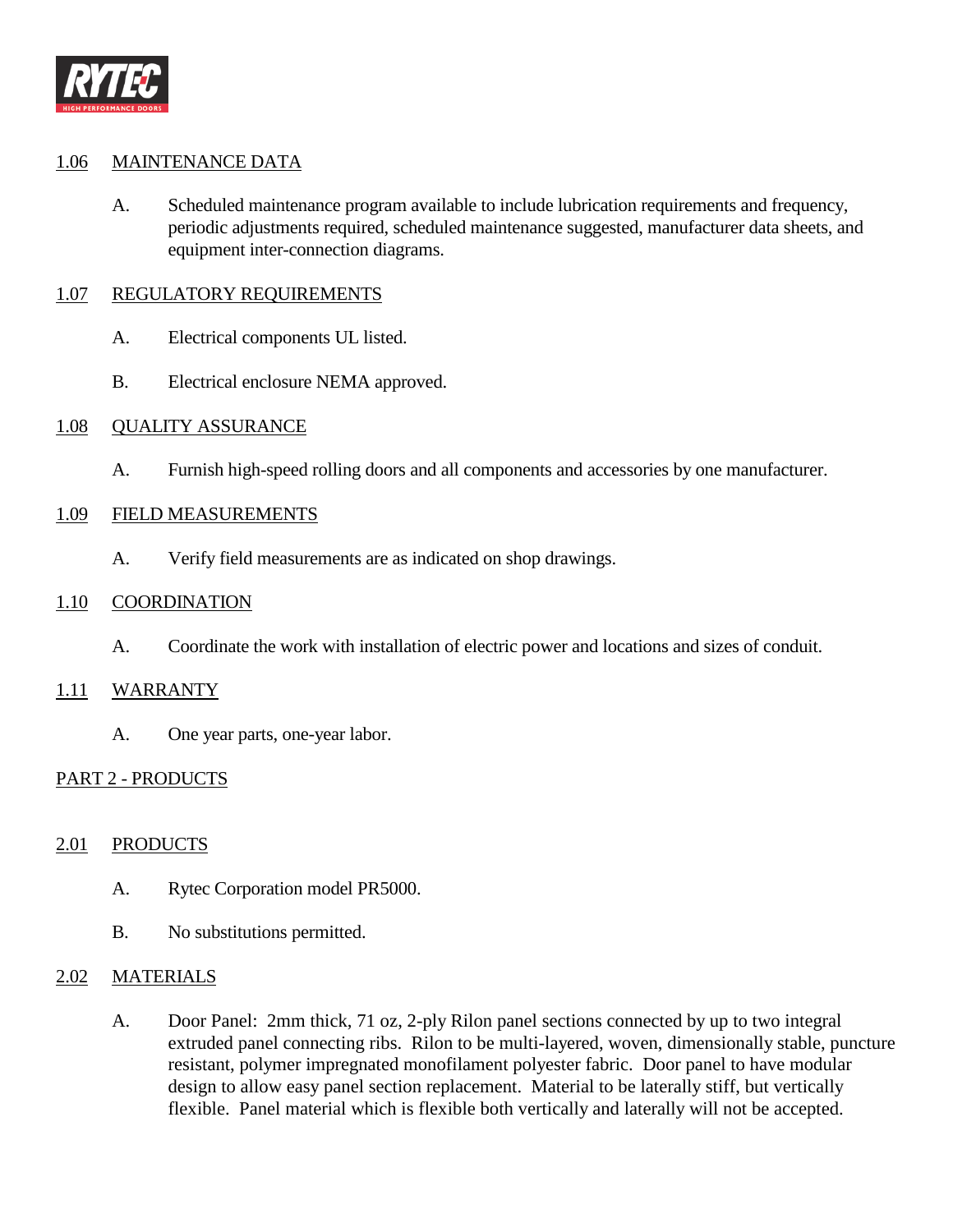

- B. Side Frames: Fully bolt-together side frames with removable, 304 stainless steel #4 finish covers for easy cleaning. Full-height weather seal to seal against panel material. One set of photo eyes mounted to side frame ; one set field installed.
- C. Head Assembly: Carbon steel roll drum with Steel-It paint. Roll drum features stainless steel end plates and stainless steel shafts with full-width header seal. Stainless steel roll drum and motor cover optional.
- D. Bottom Bar: Quik-Set<sup>™</sup> Break-Away<sup>™</sup> stainless steel bottom bar releases in either direction without damage to the door. Dual cut-off switches shut off motor when bottom bar is impacted. Standard soft pneumatic auto-reversing edge on bottom bar. No exposed junction box on bottom bar. Vinyl loop hugs contour of floor for tight seal.
- E. Drive System: Three-phase, variable speed AC Drive provides soft acceleration and deceleration. Independent opening and closing speeds provide flexibility to meet any application. Motors using a clutch or brake to start or stop door movement will not be accepted.
- F. Travel Speed: Opens at 50 inches per second.
- G. Electrical Controls
	- 1. Rytec controller housed in a UL/cUL Listed NEMA 4X-rated enclosure with factory set parameters.
	- 2. Parameter changes and all door configurations can be made from the face of the control box, no exposure to high voltage. Control panels that require opening of the control box and reaching inside to make parameter changes will not be accepted.
	- 3. Controls include a variable speed AC drive system capable of infinitely variable speed control in both directions.
	- 4. Programmable inputs and outputs accommodate special control applications (traffic lights, horns, actuation devices, timing sequences, etc.) without the need for additional electrical components.
	- 5. Self-diagnostic scrolling two-line vacuum fluorescent display provides expanded informational messages for straightforward installation, control adjustments and error reporting.
	- 6. Complete history of door, at least two years, is logged and encrypted onto a USB flash drive. All errors have a time and date stamp for reference. Control panels not logging up to two years of door history will not be accepted.
- H. Door to use absolute rotary encoder to regulate door travel limits. Limits to be adjustable, without the use of tools, from floor level at the control panel. Doors using mechanical limits switches or doors that require access to the operator in order to adjust limits will not be accepted.
- I. All components factory finished.